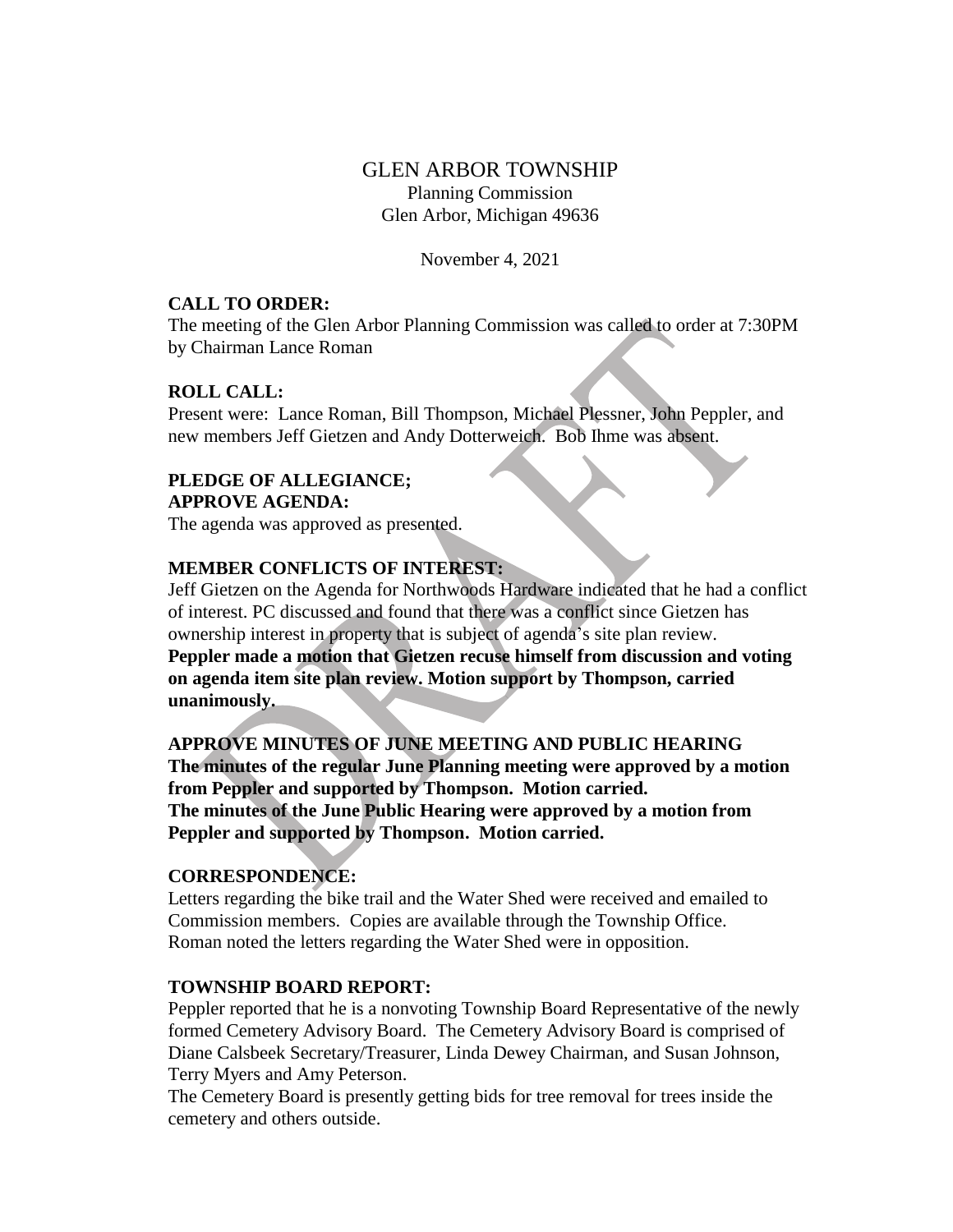The Township Board will be reviewing all ordinances throughout the year with the purpose of updating or removal (if no longer relevant). The Land Division Ordinance, which has been revised, was presented to the PC since it is relevant, as information, for planning purposes.

## **ZONING ADMINISTRATORS REPORT**

Cypher unable to attend so Gietzen presented the Site Plan for the Northwood Hardware project. Most of the approvals have been met but still waiting for the Health Department and Conservation Department's approvals. The Landscaping and exterior lighting will be addressed by the Planning Commission. Cypher had a conversation with Roman, indicating that the plan was ripe for PC approval. **A motion to approve the Site Plan subject to final related department approvals was made by Peppler and supported by Thompson. Roman aye, Thompson aye, Dotterweich aye, Plessner aye, Peppler aye, Gietzen abstain. Motion carried**.

# **ZONING BOARD OF APPEALS REPORT:**

A member of the Planning Commission has not yet been appointed to the ZBA so no report was available.

# **BUSINESS:**

- 1. Recap of the November 25/26 MTA Meeting
	- Roman, Gietzen and Ihme in person, Plessner and Dotterwiech on Zoom attended a 2 day training session by the Michigan Township Association in Frankenmuth. Gietzen has handouts that are available if anyone is interested in having them.
- 2. Final review and adopt GAPC bylaws
	- Gietzen commented on Section 6 F. Parliamentary procedure shall be informal. Peppler added if there is a conflict then the Commission should revert to Roberts Rules of Order. The last sentence in Section 6 F will be removed as per this discussion as being irrelevant.. **A motion from Plessner to approve the amended Glen Arbor Planning Commission Bylaws and supported by Gietzen. Roman aye, Thompson aye, Plessner aye, Gietzen aye, Peppler aye, Dotterweich aye. Motion carried.** Peppler commented a clean copy will be provided for the website.
- 3. Presentation and review of township land split ordinance JP Roman 'This will not require any action on the Planning Commission part just an educational review to provide input to the Township Board." Peppler commented that people should not be allowed to make useless parcels when splitting up lots. Lot size dimensions must be at a 4 to 1 ratio. Peppler: Should not be allowed divide platted subdivision lots. The Commission discussed and Peppler will clean up verbiage.
- 4. Review Watershed District proposal:

Rob Karner commented that the Watershed Committee has been working with Cleveland Township and Empire Township and would like